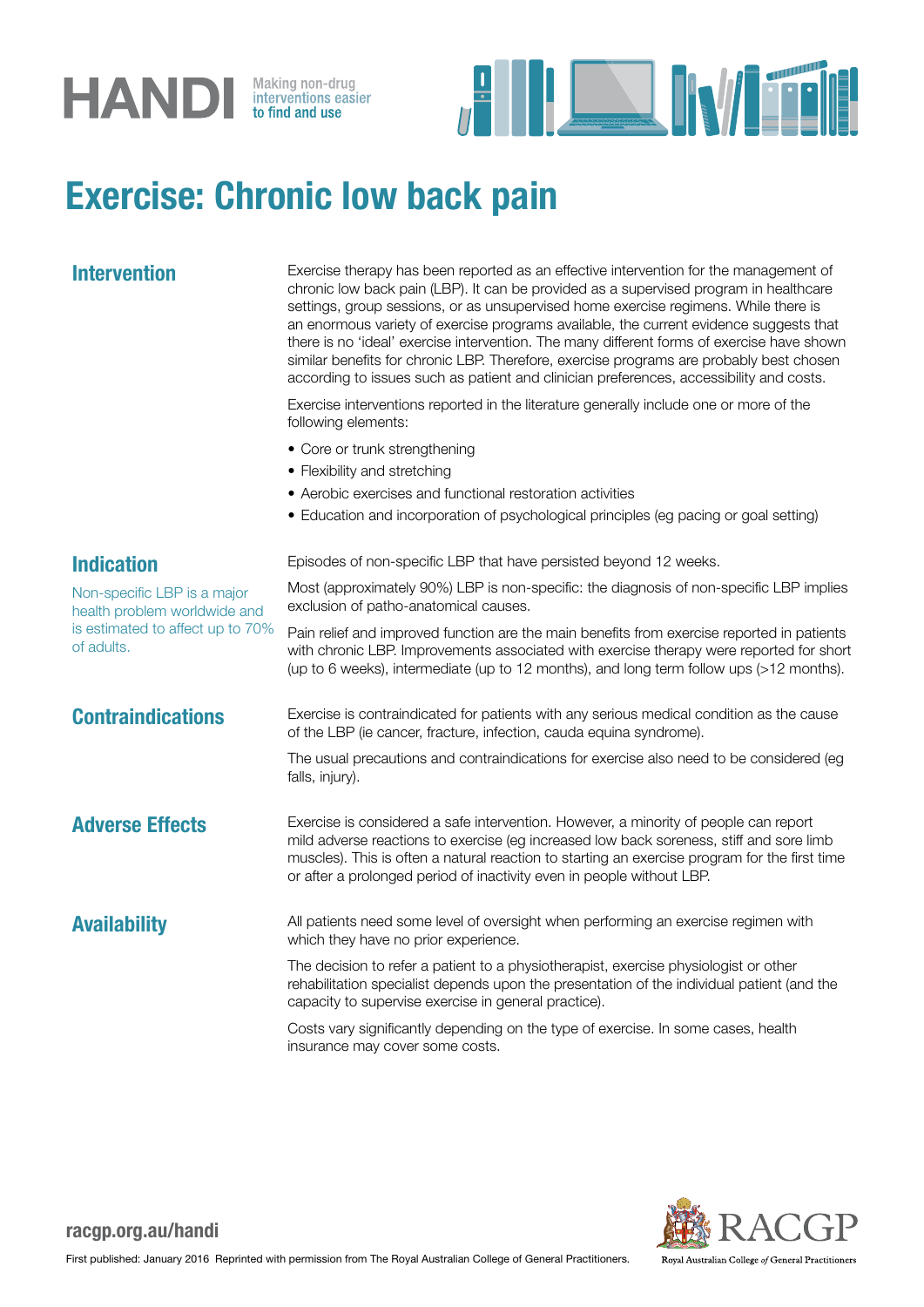# **HANDI**

Making non-drug<br>interventions easier<br>**to find and use** 



**Description** The following examples of exercise programs have been shown to be effective for chronic low back pain:

### Motor control exercise (or stabilisation exercises)

Motor control exercise aims to retrain the control and coordination of the muscles that support the spine (ie deep abdominal muscles, deep spinal muscles, pelvic floor muscles). It was developed based on the rationale that patients with chronic LBP have altered ability to control the deep trunk muscles (ie lack of strength, timing or coordination leading to pain and loss of function).

The intervention initially involves learning how to activate these deep trunk muscles, then progresses to more functional and complex tasks involving the activation of the deep and superficial muscles. It usually requires one-on-one treatment from a physiotherapist and regular monitoring to check you have the right technique.

Motor control exercise has been shown to be effective for reducing pain and function in patients with LBP, but does not provide any additional benefit when compared to other exercises.

### Yoga

Yoga is an ancient mind-body exercise. Its philosophies, principles and practices were derived from the Vedic tradition of India and the Himalayas. The exercise combines postures and movements, breathing techniques, relaxation and concentration, and meditation (awareness of thoughts). There is a wide-range of styles and schools of yoga; however there is no clear difference in effectiveness amongst them. Patients should choose a class that suits their fitness level and preferences. Yoga is suitable for anyone, regardless of age or fitness level. It is usually performed in group sessions under the supervision of a qualified instructor.

Yoga has been reported to be effective for reducing pain and back-specific disability in patients with LBP. It is unknown whether it is more or less effective than other types of exercise and medicines.

### Pilates

Pilates is a type of exercise that is similar to other core strengthening programs. It was originally developed to allow injured dancers and athletes to return to exercise, but nowadays it has been adapted as a type of exercise and treatment for conditions such as back pain.

Pilates concentrates on stabilising the core muscles prior to challenging movements, but also on combining breathing and movements, and essentially involves isometric contractions. It mainly focuses on the contraction of the deep muscles of the back and abdominals.

Pilates has been reported to be more effective than minimal intervention (no treatment or advice) for pain and disability outcomes, and for improvement in function and global impression of recovery. Pilates does not seem to be more effective than other types of exercises.



## racgp.org.au/handi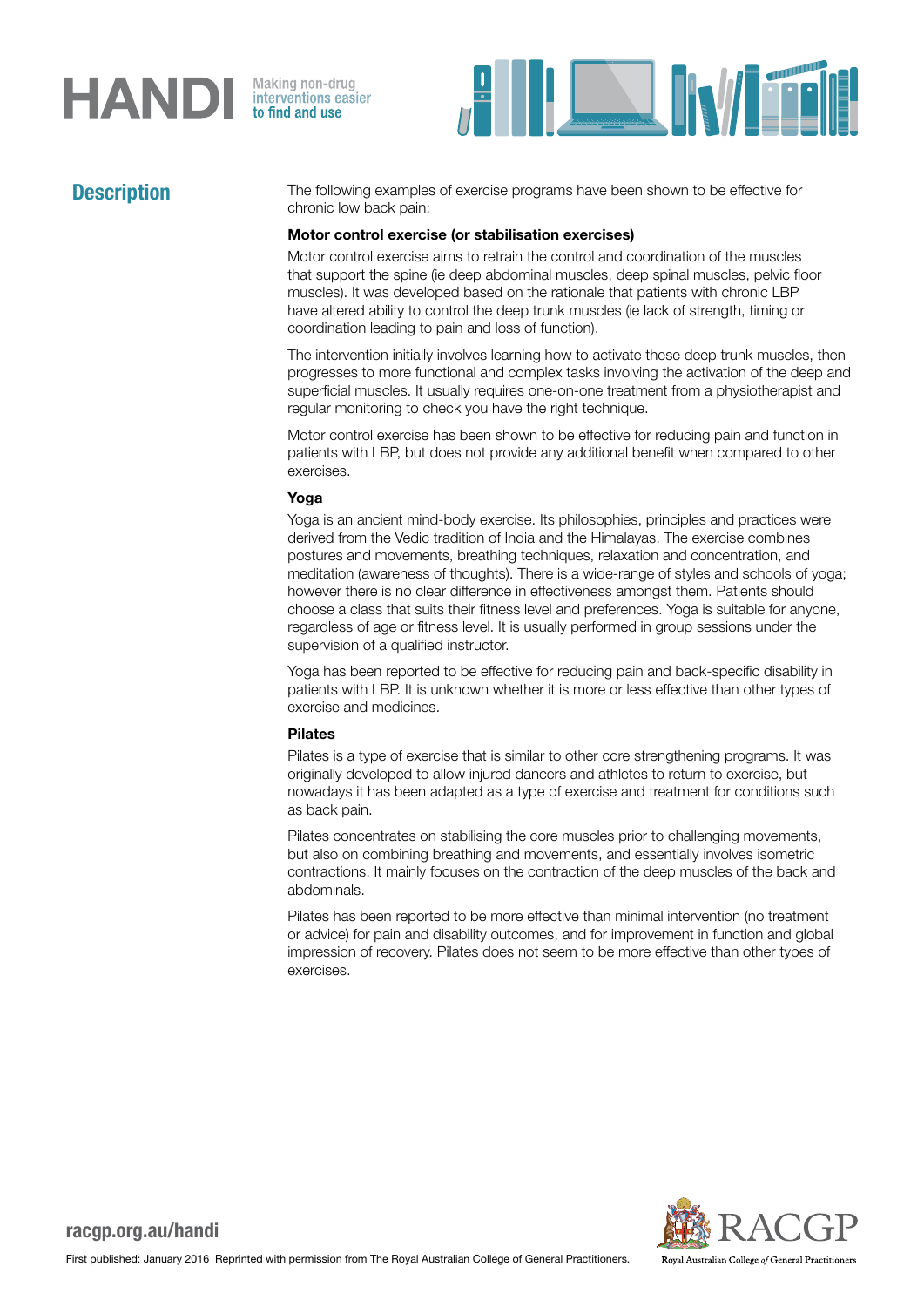## **HAND** Making non-drug



## **Description**

### Graded activity exercise

Graded activity exercises were developed based on the rationale that cognitivebehavioral factors play an important role in patients with LBP. The exercise program aims to reduce pain and disability by addressing physical (eg muscle strength, balance) and psychological (eg fear and avoidance, kinesiophobia) components. Other psychological principles can also be used, such as pacing and goal setting. It is usually performed in supervised face-to-face individual sessions with a physiotherapist.

Graded activity exercise can improve pain and disability in patients with chronic LBP.

### Tai Chi

Tai Chi is a Chinese mind-body exercise therapy. It is a low-impact activity that involves slow movements, breathing exercises, and meditation. Anyone, regardless of age or fitness level, can practise this activity. Classes are performed by a Tai Chi instructor usually in group sessions, but can be performed individually.

A Tai Chi program has been shown to be safe and effective for treating LBP, with improvements in pain intensity and disability level.

### Alexander Technique

The Alexander Technique involves individualised instructions aiming to improve posture, balance, coordination, and to recognise harmful habits to avoid painful movements (ie being aware of muscle overuse when standing, walking and sitting). The Alexander Technique is primarily an educational approach to manage posture and movement, and may improve self-management of back pain. The Alexander Technique requires lessons with a qualified teacher.

There is just one major study that tested the Alexander Technique for LBP. It reported significant improvements for people who received exercise and lessons in the Alexander Technique. However, more studies are needed to understand better the benefits of this type of treatment.

### Home-based programs

Home-based exercise programs usually consist of simple strengthening and stretching exercises including walking programs. They have been shown to be effective for reducing pain and disability. However, adherence can be a barrier for the effectiveness of these programs. Home-based programs should be attractive for the patients and supported by health professionals to help facilitate adherence.

**Tips and Challenges** There is no specific exercise program that can be recommended over another. Patient preferences and response to exercise should be used to determine the type of exercise selected. This also improves patient adherence.

> There is no specific dosage of exercise recommended; however, 20 hours of individually supervised sessions over 8 to 12 weeks accompanied by a home program is usually recommended.



## racgp.org.au/handi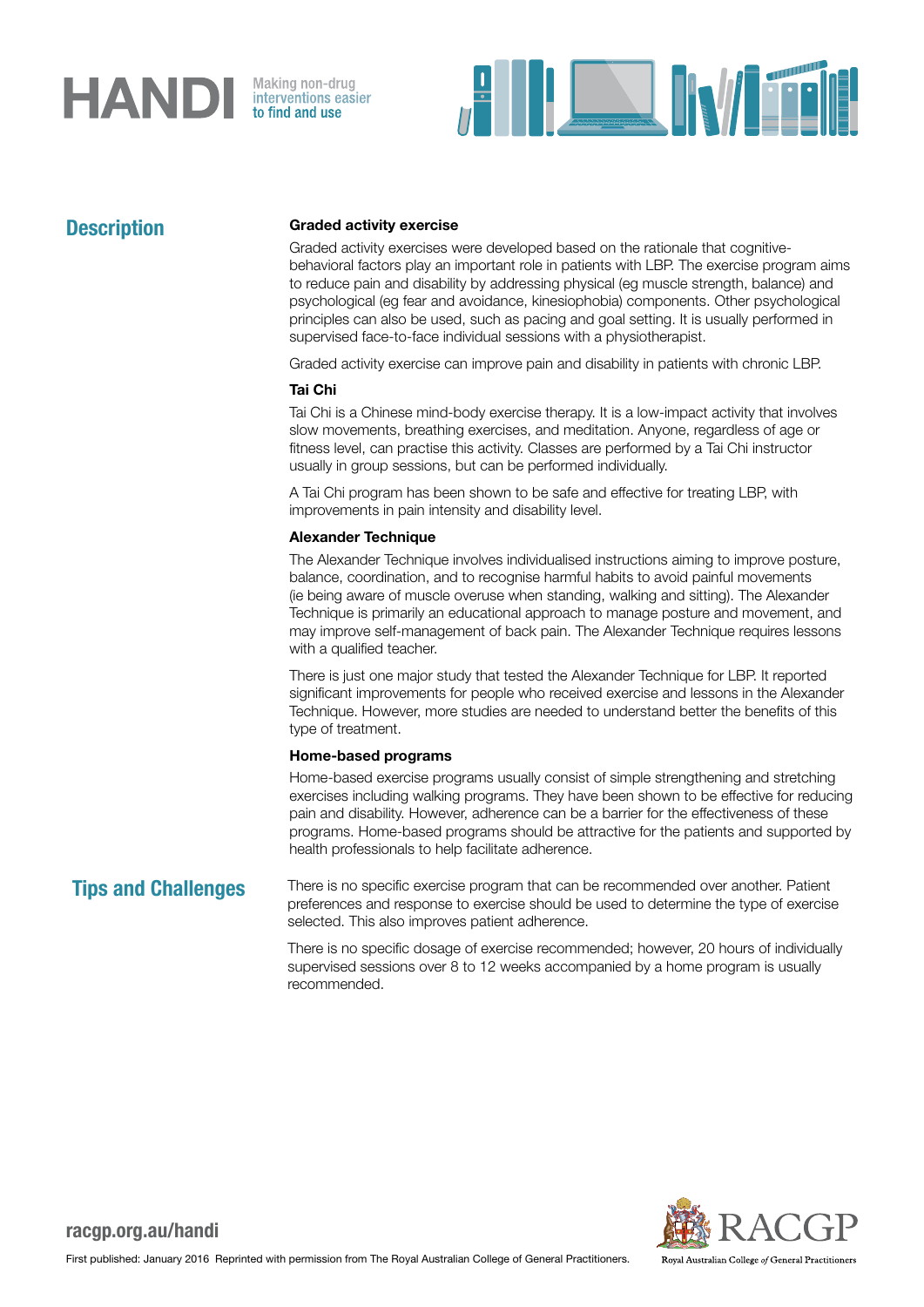



References Chou R. Low back pain (chronic). Systematic review 1116. BMJ Clinical Evidence. <http://clinicalevidence.bmj.com/x/systematic-review/1116/overview.html> October 2010. Accessed 10 September 2015.

> Crow EM, Jeannot E, Trewhela A. [Effectiveness of Iyengar yoga in treating spinal \(back](https://www.ncbi.nlm.nih.gov/pubmed/25558128)  [and neck\) pain: A systematic review.](https://www.ncbi.nlm.nih.gov/pubmed/25558128) Int J Yoga. 2015;8(1):3-14.

> Hall AM, Maher CG, Lam P, Ferreira M, Latimer J. [Tai chi exercise for treatment of pain](https://www.ncbi.nlm.nih.gov/pubmed/22034119)  [and disability in people with persistent low back pain: a randomized controlled trial](https://www.ncbi.nlm.nih.gov/pubmed/22034119). Arthritis Care Res (Hoboken). 2011;63(11):1576-83.

Hoffmann TC, Glasziou PP, Briffa T, Bennell K, Alison J, Maher CG, Singh MF, Sherrington C. [Prescribing exercise interventions for patients with chronic conditions](http://www.cmaj.ca/content/early/2016/03/14/cmaj.150684). 2016;188(7):510-518.

Javadian Y, Akbari M, Talebi G, Taghipour-Darzi M, Janmohammadi N. [Influence of core](https://www.ncbi.nlm.nih.gov/pmc/articles/PMC4478459/)  [stability exercise on lumbar vertebral instability in patients presented with chronic low](https://www.ncbi.nlm.nih.gov/pmc/articles/PMC4478459/)  [back pain: A randomized clinical trial.](https://www.ncbi.nlm.nih.gov/pmc/articles/PMC4478459/) Caspian journal of internal medicine. 2015;6(2):98- 102.

Lawford BJ, Walters J, Ferrar K. [Does walking improve disability status, function,](https://www.ncbi.nlm.nih.gov/pubmed/26088673)  [or quality of life in adults with chronic low back pain? A systematic review](https://www.ncbi.nlm.nih.gov/pubmed/26088673). Clinical rehabilitation. 2015.

Macedo LG, Latimer J, Maher CG, Hodges PW, McAuley JH, Nicholas MK, Tonkin L, Stanton CJ, Stanton TR, Stafford [R: Effect of motor control exercises versus graded](https://www.ncbi.nlm.nih.gov/pubmed/22135712)  [activity in patients with chronic nonspecific low back pain: a randomized controlled trial.](https://www.ncbi.nlm.nih.gov/pubmed/22135712) Phys Ther. 2012;92:363-377.

Maher CG, Underwood M, Buchbinder R. [Non-specific low back pain.](http://www.thelancet.com/journals/lancet/article/PIIS0140-6736(16)30970-9/abstract) Lancet. 2016;[Epub ahead of print]:PMID: 27745712

McClean S, Brilleman S, Wye L. [What is the perceived impact of Alexander technique](https://www.ncbi.nlm.nih.gov/pubmed/26215122)  [lessons on health status, costs and pain management in the real life setting of an English](https://www.ncbi.nlm.nih.gov/pubmed/26215122)  [hospital? The results of a mixed methods evaluation of an Alexander technique service](https://www.ncbi.nlm.nih.gov/pubmed/26215122)  [for those with chronic back pain.](https://www.ncbi.nlm.nih.gov/pubmed/26215122) BMC Health Serv Res. 2015;15:293.

Meng XG, Yue SW. [Efficacy of aerobic exercise for treatment of chronic low back pain: a](https://www.ncbi.nlm.nih.gov/pubmed/25299528)  [meta-analysis.](https://www.ncbi.nlm.nih.gov/pubmed/25299528) Am J Phys Med Rehabil. 2015;94(5):358-65.

Patti A, Bianco A, Paoli A, Messina G, Montalto MA, Bellafiore M, et al. [Effects of Pilates](https://www.ncbi.nlm.nih.gov/pubmed/25634166)  [exercise programs in people with chronic low back pain: a systematic review](https://www.ncbi.nlm.nih.gov/pubmed/25634166). Medicine. 2015;94(4):e383.

Saragiotto BT, Maher CG, Yamato TP, Costa LOP, Menezes Costa LC, Ostelo RWJG, Macedo LG. [Motor control exercise for chronic non-specific low-back pain](http://www.cochrane.org/CD012004/BACK_motor-control-exercise-chronic-non-specific-low-back-pain). Cochrane Database of Systematic Reviews 2016;1:CD012004.

Searle A, Spink M, Ho A, Chuter V. Exercise interventions for the treatment of chronic low [back pain: A systematic review and meta-analysis of randomised controlled trials.](https://www.ncbi.nlm.nih.gov/pubmed/25681408) Clinical rehabilitation. 2015.

van der Giessen RN, Speksnijder CM, Helders PJ: [The effectiveness of graded activity in](https://www.ncbi.nlm.nih.gov/pubmed/22148906)  [patients with non-specific low-back pain: a systematic review](https://www.ncbi.nlm.nih.gov/pubmed/22148906). Disabil Rehabil. 2012;34: 1070-1076.



racgp.org.au/handi